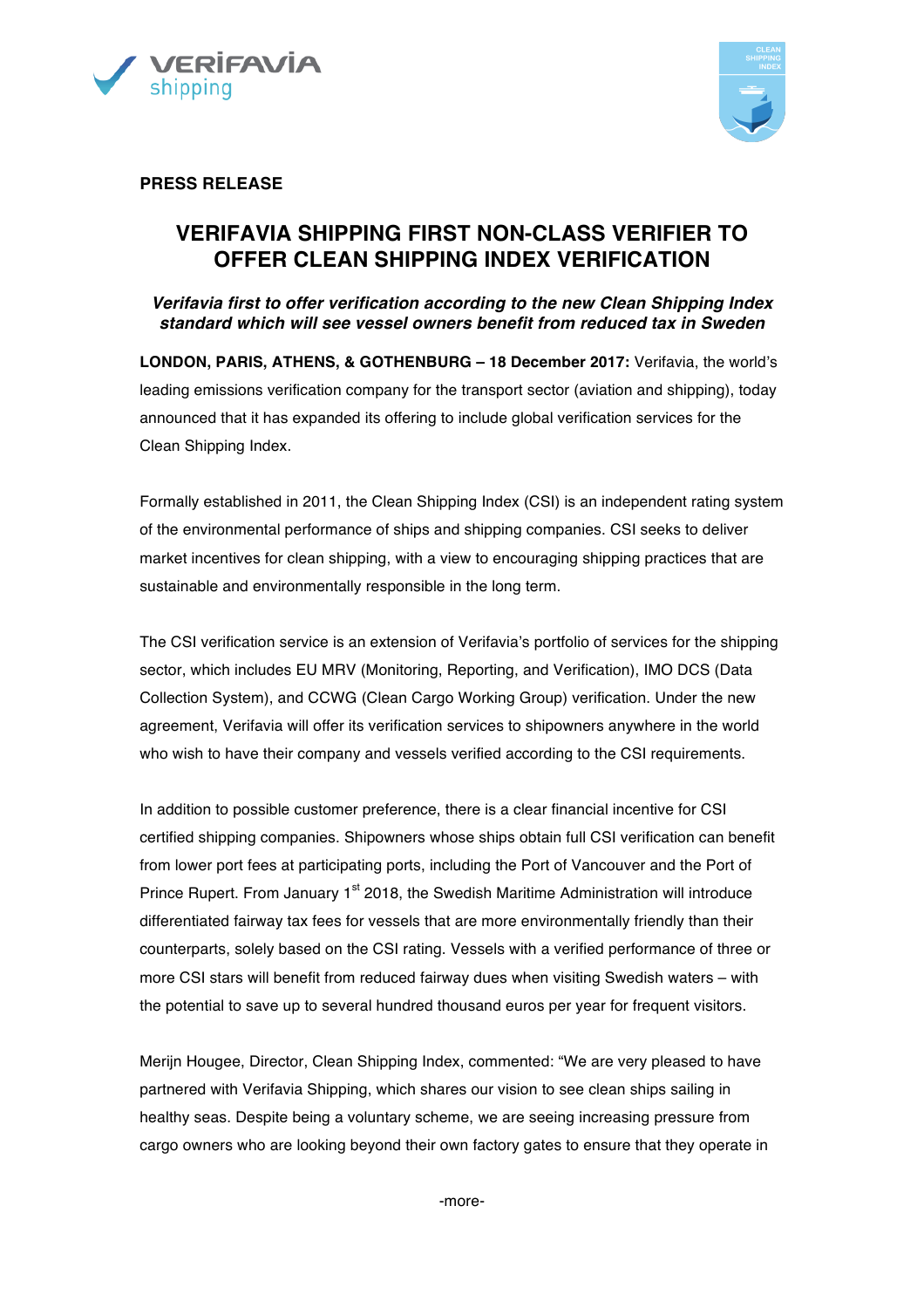



an environmentally friendly way throughout their supply chain. Shipping companies choosing to become CSI certified and obtain good environmental performance may therefore benefit from customer preference as well as reduced fairway – and port – fees."

Julien Dufour, CEO, Verifavia Shipping, added: "We are proud that the Clean Shipping Index has entrusted Verifavia to be the first non-class verifier to perform CSI verification. We are confident that our knowledgeable and experienced surveyors, all with seafaring experience, will deliver a top-class service grounded in in-depth technical knowledge."

Verifavia is the first CSI accredited verifier to verify according to the new standard set by CSI, which will see shipowners benefit from reduced tax in Sweden. The company has already verified ships for Viking Line and Færgen, and has a strong pipeline of shipping companies looking to have their ships CSI approved – with more than 30 ships to be verified in Q1 2018.

To obtain CSI verification, shipowners must complete a short questionnaire on the environmental performance of their ship, or ships, against the clean shipping criteria. The questions cover general information about the shipping company as well as vessel-specific information to determine how environmentally friendly the ship is in relation to its  $CO<sub>2</sub>$ , NO<sub>x</sub>, SOx, and particulate matter emissions, as well as the procedures in place to handle operational discharges resulting from chemicals, water, and waste.

Based on the information gathered, a ranking system of between 0-150 is used to determine how environmentally friendly the vessel is, beyond legal compliance. The higher the points achieved, the better the environmental performance of the vessel.

Verifavia's accreditation represents a step change for the industry, as this is the first time since the CSI was launched that companies who choose to have their CSI data verified have an alternative to class societies. With surveyors conveniently located in France, Denmark, Greece, India, and Hong Kong, the company remains committed to offering a top-class service which enables shipowners to achieve verification quickly, efficiently, and costeffectively. Shipowners interested in Verifavia's CSI verification services should email contact@verifavia-shipping.com.

- ends -